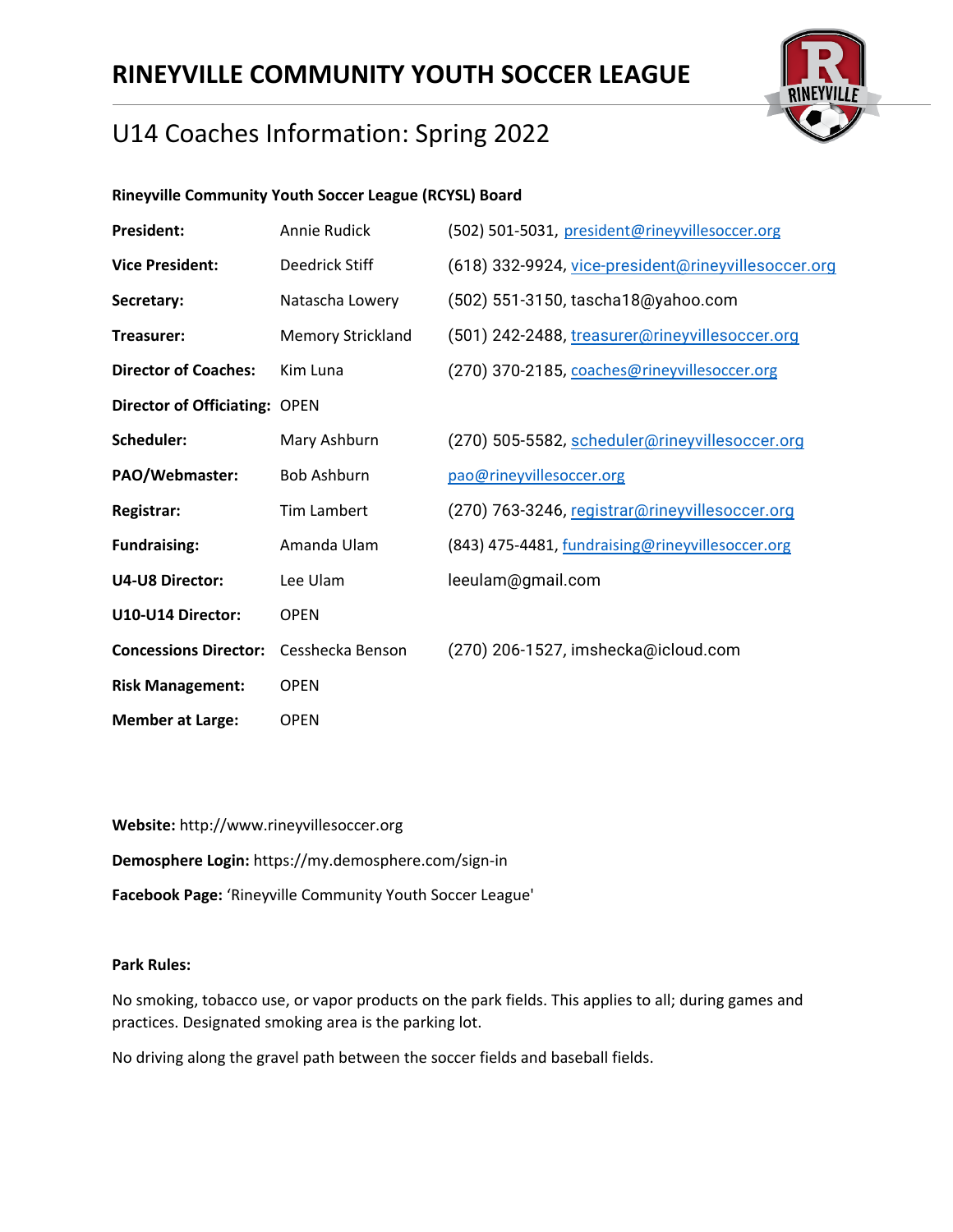

Be good stewards of the park, clean up after your game and take pride in the park. Treat everyone with respect!

Coach Responsibilities:

Complete the KYSA background check and SafeSport training before the first practice. Ensure the assistant coach and any parent volunteer(s) also complete prior to interacting with the team.

Review the park rules with parents.

Inform your parents of the following suggestions and requirements:

- Shin guards (required)
- Remove all jewelry (required-includes new piercings)
- Cleats (optional, strongly encouraged)
- Soccer ball (optional encouraged) U14 + Size 5 ball

Explain Code of Conduct to team and parents.

No yelling, berating, cursing at kids, refs, coaches, or fellow parents and spectators. If they have a problem, ask them to take it offline and it can be discussed with the coach or board members in private after the game or practice.

Parents and spectators must sit on the opposite side of the field from the team, NOT behind the goals. Each team is allowed to have a head coach and one assistant coach. If required a parent volunteer can be utilized in the absence of an assistant coach to help keep kids on the bench under control. Anyone directly interacting with players is required to complete the US Soccer required SafeSport training.

Teach kids soccer rules, team play and sportsmanship.

The fields are shared among all teams. There are limited number of fields and goals; teams must stick to the agreed upon practice times. Coaches are responsible for supplying their own practice outlines. Practice resources are available online at www.kysoccer.net

Game jerseys (home and away) will be given to all players which they are allowed to keep. Black shorts (without pockets encouraged), black socks, cleats, shin guards, and balls must be bought by the parent. There are some cleats and shinguards available from the donated items. Contact Annie Rudick for access to the donated equipment tote.

At the end of the season, medals will be provided by RCYSL. Distributing them to your team is your responsibility to plan.

Be kind to the referees, many of them are kids themselves and still learning. Always remember you are here to help kids learn the basic skills of soccer.

Don't be afraid to ask questions or ask for help.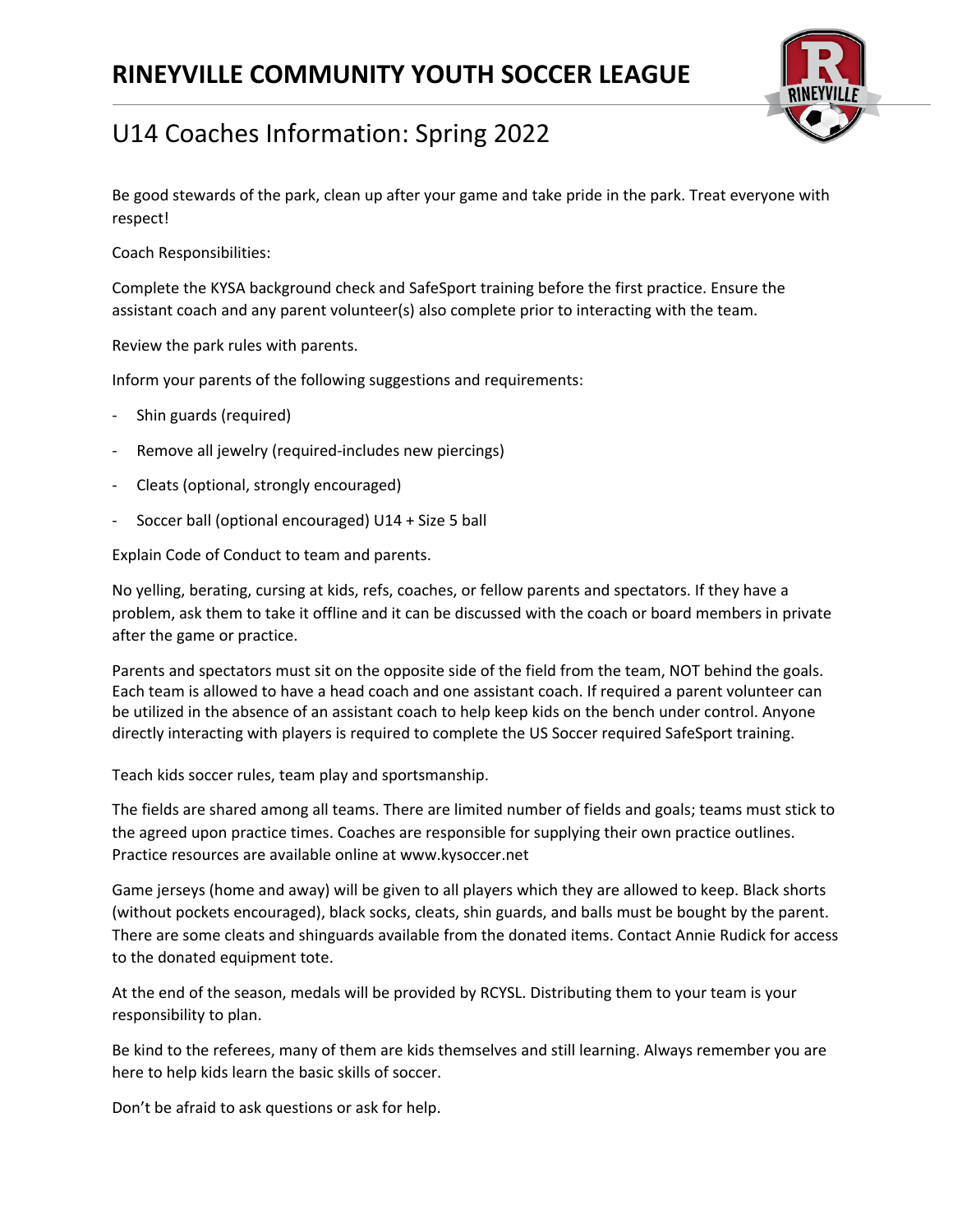

Games:

U14 is 11 V 11 with goalie, size 5 ball

Scheduling:

Schedules will be posted on the Demosphere app and emailed to the coaches.

Any issues with the schedule should be addressed with Mary Ashburn, Scheduler.

Coaches do not have the ability to cancel a game for weather, this is the responsibility of the head ref or risk management director. If no ref is present for your game, it will be decided between the two head coaches. Rule to go by is – if you see lightning or hear thunder game is delayed for 30 minutes; time restarts upon either occurrence. If the game is going to be delayed for 2x 30 minute periods, game should be cancelled. During the delay, all players must leave the field with parent/guardian to their vehicle or designated storm shelter if available.

Coaches need to notify the scheduler as soon as possible if they will not have enough players to field a team.

We will make every effort to reschedule games if they are cancelled due to weather.

Maintenance:

Each age bracket will be responsible for maintaining the lines on their respected fields. This will be set up on a rotational basis. If a Coach elects to utilize parents to line the field, the Coach is responsible for coordinating for required equipment to do so.

#### Snacks:

It is suggested that you assign different parents to bring snacks for the team after games. This can be added to your schedule in Demosphere.

#### Pictures:

Will be conducted on a specific date, with a designated time for each team. Order forms will be provided prior to allow your families the opportunity to review what they want and make the process faster.

If you elect to not take part in the league picture day, you are responsible for coordinating with the photographer on date and time of pictures. If you elect to use a different photographer they must be available for the entire team and provide a reasonable service. Pictures are very important to parents!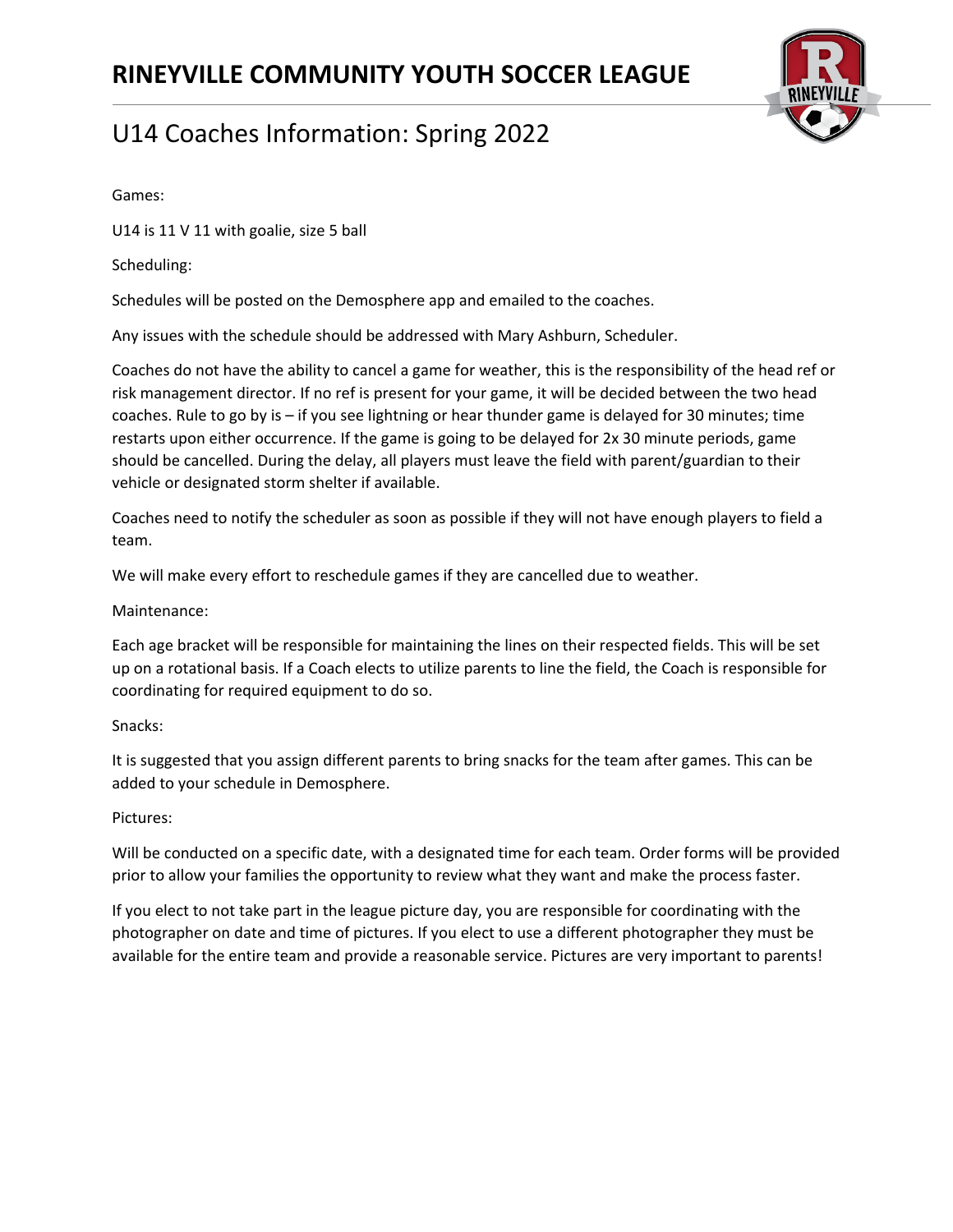

Fundraising:

The League T-shirt - Parent shirts are the biggest fundraiser for the league. These are shirts that parents can purchase and can have them custom printed with text of their choice. The color of the shirts will be similar to the color of the team jerseys. Shirts will be ordered through Gerald's via an online store this season. The profit from these shirts will go toward field maintenance, supplies and equipment. We encourage you to tell friends and family to support the league and their soccer player by purchasing a shirt.

Field Locations:

Radcliff – Dawley Park, Dawley Park Dr, Radcliff, KY, 40160

Vine Grove – Optimist Park, Douglas Acres, Vine Grove, KY 40175

Ft Knox – Caruso Sports Complex, 1050 9th Calvary Regiment Ave, Ft Knox, KY 40122

Ft Knox – Warrior Transition Unit Fitness Turf Field, 9th Cavalry Regiment Ave, Fort Knox, KY 40122

Meade Co – Meade County River Front Park, 146 Water St, Brandenburg, KY 40108

Elizabethtown - Mike Carroll Soccer Complex, 217 Peterson Dr. Elizabethtown, KY 42701

Elizabethtown - Elizabethtown Sports Park, 1401 West Park Road, Elizabethtown, KY 42701

Larue County – Abraham Lincoln Elementary, 2101 Lincoln Farm Rd, Hodgenville, KY 42748

14 and Under: Laws of the Game – Modified

Law 1 – The Field Dimensions: US Soccer Recommendation: Length 112 Yards Width: 75 Yards

Markings:

• Coaching Areas shall be restricted to the areas along and a minimum of three (3) yards outside the touchlines Coaches and assistant coaches must remain within 10 yards on either side of the halfway line.

• Spectator Areas shall be restricted to the areas along and a minimum of three (3) yards outside the touchlines. No one shall be permitted directly behind the goal, or within four yards of the goal line; and • No dangerous objects (cars, benches, chairs, etc.) shall be permitted within three (3) yards of the boundary lines of the field. Play shall not be allowed to begin or continue until this condition is met.

• Distinctive lines not more than five (5) inches wide. A halfway line shall be marked out across the field.

• A center circle with a ten (10) yard radius.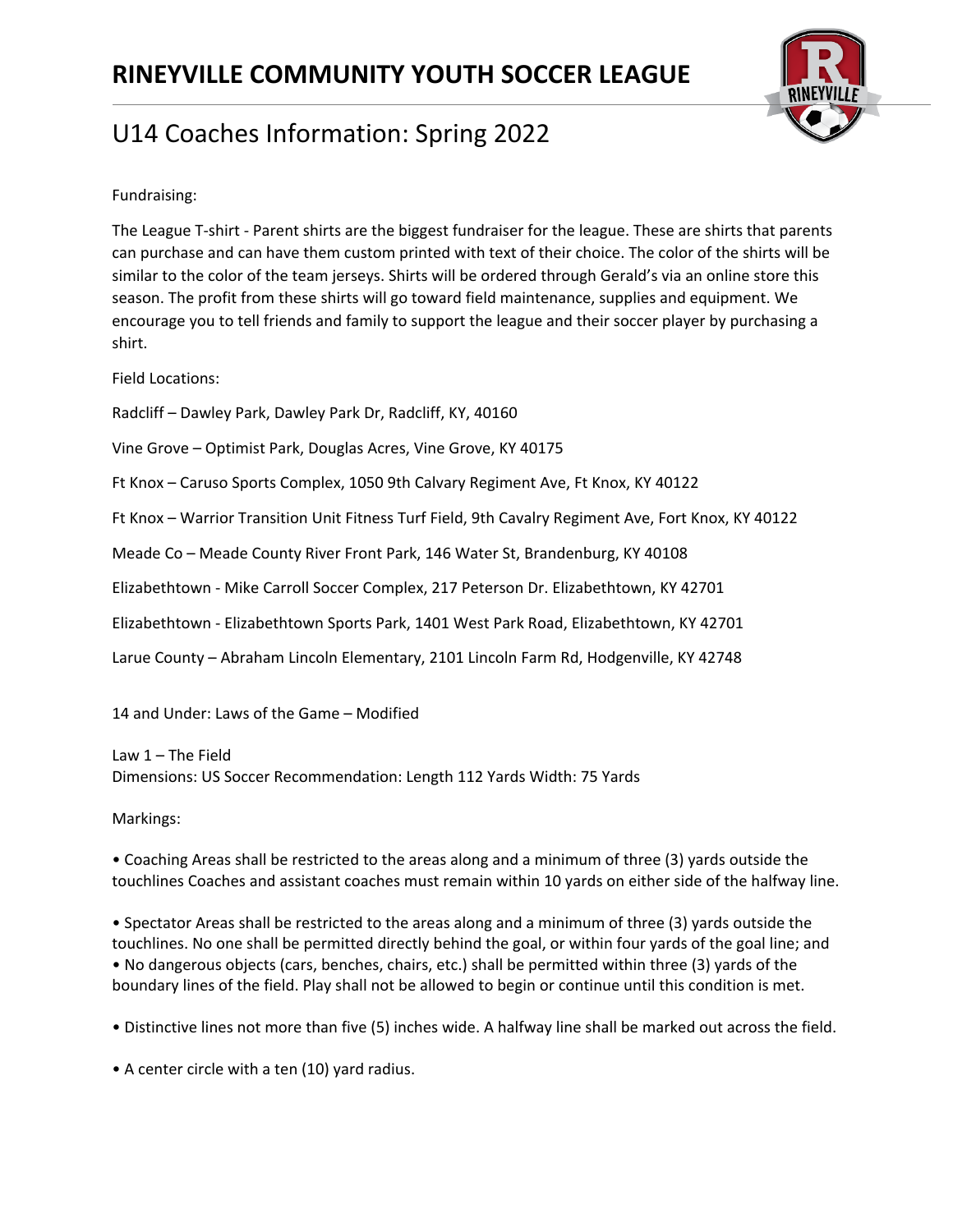

• Four corner arcs each with a three (3) foot radius.

• Goal area: six (6) yards from each goal post and six (6) yards into the field of play joined by a line drawn parallel with the goal line.

• Goals: Eight (8) feet high and twenty-four feet (24) wide. The Penalty Area A penalty area is defined at each end of the field as follows: Two lines are drawn at right angles to the goal line, 16.5 m (18 yds) from the inside of each goalpost. These lines extend into the field of play for a distance of 16.5 m (18 yds) and are joined by a line drawn parallel with the goal line.

The area bounded by these lines and the goal line is the penalty area. Within each penalty area a penalty mark is made 11 m (12 yds) from the midpoint between the goalposts and equidistant to them. An arc of a circle with a radius of 9.15 m (10 yds) from each penalty mark is drawn outside the penalty area.

Law 2 – The Ball Size five (5) for Under 13 and above

The home team shall provide a ball. If the home team does not have a ball which is acceptable to the Referee, he/she may select a ball provided by the visiting team; and in the event a suitable ball of the correct size is not available, the referee may select a ball, and The ball does not have to be a FIFA approved ball.

#### Law 3 – Number of Players

Maximum number of players on the field at any one time is eleven (11) including the goalkeeper. Maximum number of players on the roster should not exceed twenty-two (22) and each team must present a game day roster of eighteen (18).

Number of players required: If one or both teams do not have at least seven (7) players at the scheduled starting time, the game may be delayed for fifteen (15) minutes. If, at the end of fifteen (15) minutes, one team is unable to field seven (7) players, that team shall forfeit the game. If neither team is able to field seven (7) players after fifteen (15) minutes, both teams shall forfeit the game. After play begins, either team may continue as long as it is able to field at least seven (7) players. If, however, either team is unable to field at least seven players, the referee shall stop the game and that team shall forfeit the game.

Substitutions: Unlimited substitution is permitted. A team may substitute as many players as it wishes by indicating the intention to substitute and obtaining the approval of the referee to do so at the following times:

- Prior to throw-in, in your favor
- Prior to a goal, kick, by either team.
- After a goal, by either team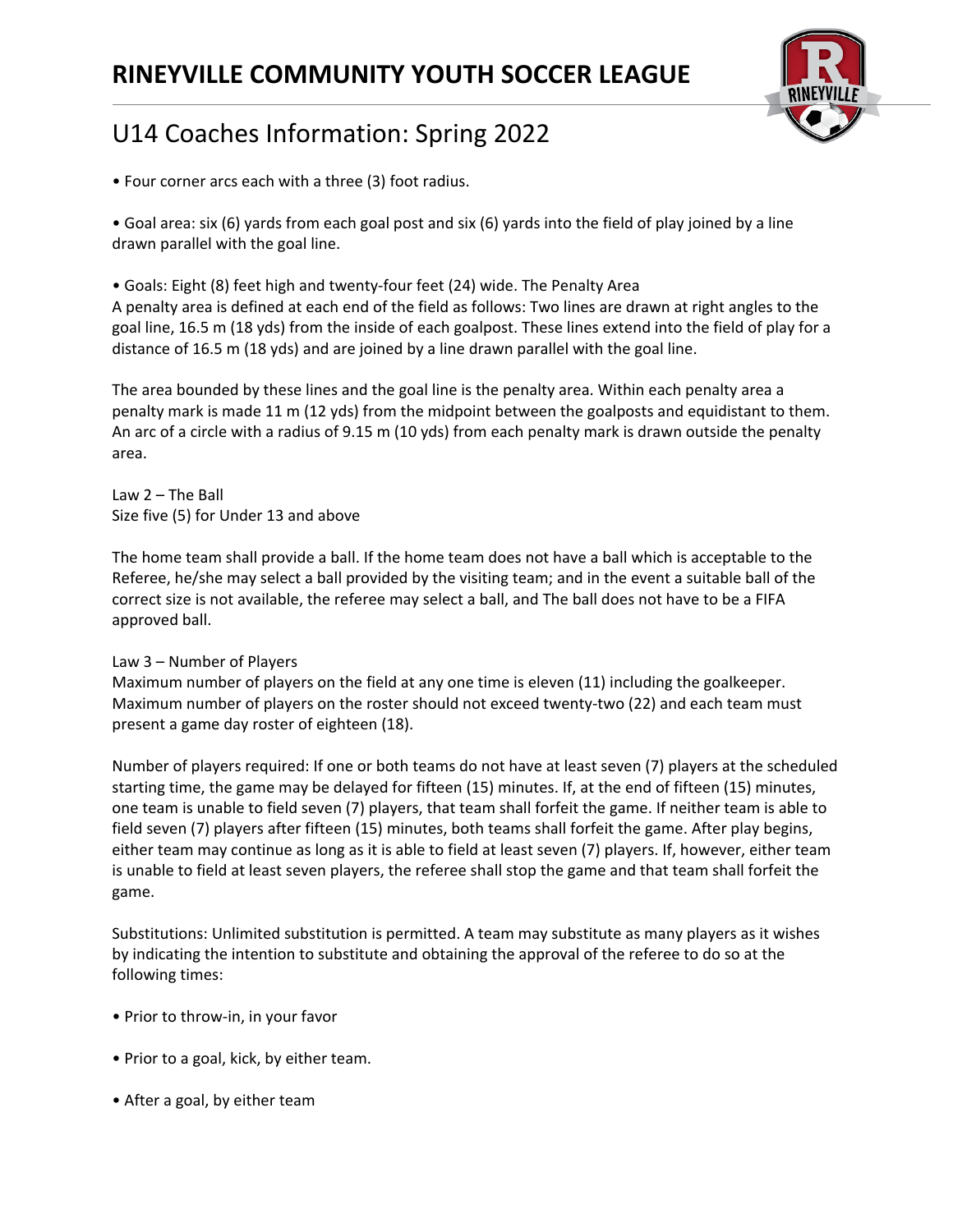

# U14 Coaches Information: Spring 2022

- After an injury, by either team, when the referee stops the play.
- At half-time
- By either team after a caution

Playing Time: The playing time for all recreational players is a minimum of one- half (1/2) the game and all attempts shall be made to comply with the rule.

Teams and games may be coed or single sex.

Law 4 – Players Equipment Dangerous Equipment: Equipment that is dangerous to another player or to the wearer shall not be worn.

• If the referee finds that a player is wearing articles which are not permitted by the laws or which in his/her judgment may constitute a danger to other players, he/she shall order them removed.

• If the player fails to comply with the referee's instructions, the player will not be permitted to take part in the match.

• A player who is prevented from taking part in the match, or who has been sent off the field for infringing Law IV, must report to the Referee during a stoppage of the game and may not re-enter the field of play unless and until the referee has satisfied himself/herself that the player has complied with the Law.

Jersey Numbers: Numbers ranging in size from four (4) to eight (8) inches shall be acceptable. Numbers are required to be worn on the back and shall be in contrast with jersey colors.

Color Conflicts: Where colors of uniforms are similar, the home team or lower bracketed team must effect a change to colors, which are distinct from those of the opponent. In such cases, numbers are not required to be worn by the team effecting the change in uniform.

Shin Guards: Shin guards are mandatory for all players during all games and all practices.

Law 5 – Referees

End of Game: Reports of disqualifications, ejections, cautions, serious injuries, game suspensions or terminations, and/or verbal or physical abuse to a Referee shall be reported to the KYSA State office;

Sportsmanship:

• After appropriate warning and refusal to comply with this warning, the Referee has the right to direct the coach and/or assistant coach to leave the area of play, should they, in the opinion of the Referee, be affecting the game.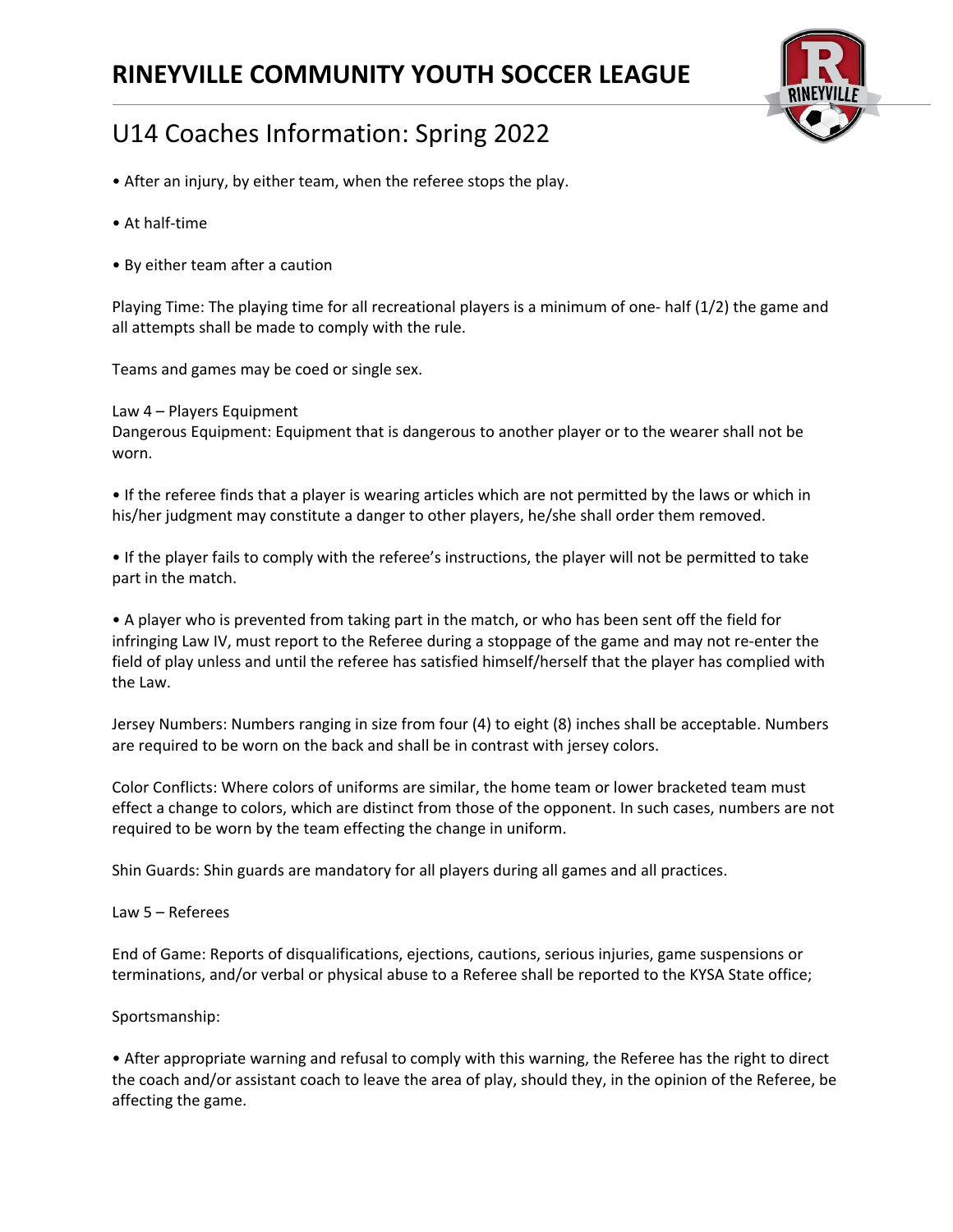

Unsportsmanlike conduct, harassment, or any other act directed toward the Referee will be considered as affecting the game: If both coach and Assistant coach(es) are asked to leave the field of play after appropriate warning, the Referee shall suspend the game unless a responsible adult can assume coaching responsibilities;

• Should the spectators become unruly, the game will be stopped, opposing coaches and referees will consult and spectators will be asked to maintain order. If, in the opinion of the referee, order is not restored, the game will be terminated.

• A player or coach ejected from a game for any reason shall be suspended for one (1) additional game. The appropriate administrative body may take further disciplinary action.

The Referee is the official timekeeper, and he/she shall allow the full or agreed time, adding thereto all time lost through accident or other cause; The Referee shall be the sole judge on the field of play, and the Referee's decision shall be final. No protest based on a Referee's judgment will be allowed. Any complaint about any Referee shall be directed in writing to the State Office.

Law 6 – Assistant Referee Conform to FIFA

Use of club linesman is permitted. Non- neutral Linesman: each team if requested by the Referee shall provide a non-neutral linesman or a club linesman. The duties of the linesman, subject to the decision of the Referee, shall be to indicate when the ball is out of play.

Law 7 – Duration of the Game The game shall be divided into two (2) equal halves:

- Under 13 & 14: two 35 minute halves
- Under 15 & 16: two 40 minute halves
- Under 17 and above: two 45 minute halves

There shall be a half-time break of ten (10) minutes. Periods shall not be shortened.

Law 8 – The Start of Play Conform to FIFA with the following exception:

• Should the start of the game be delayed because of no fault of either team, such as teams playing before their game finishing late, ten (10) minutes will be allowed from the end of that game to the start of their game.

Law 9 – Ball In and Out of Play Conform to FIFA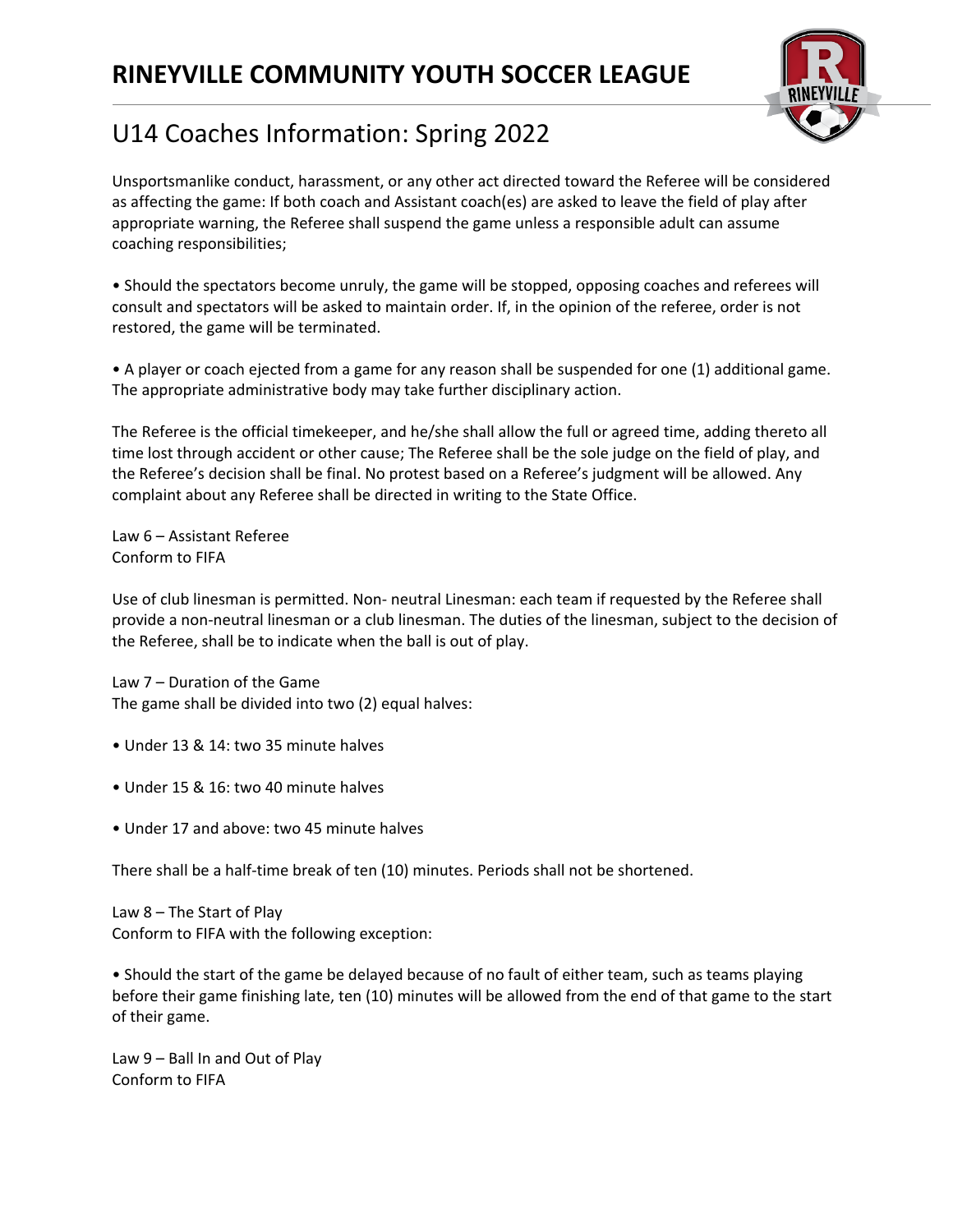

## U14 Coaches Information: Spring 2022

Law 10 – Method of Scoring Conform to FIFA

It is the responsibility of the Coach to get the scores from the Head Referee and post the final score on Demosphere after each game.

Law 11 – Off-Side Conform to FIFA

Law 12 – Fouls and Misconduct Conform to FIFA

Law 13 – Free Kicks Conform to FIFA

Law 14 – Penalty Kicks

Conform to FIFA Law 15 – Throw-in Conform to FIFA

Law 16 – Goal Kick Conform to FIFA

Law 17 – Corner Kick Conform to FIFA

Kentucky Youth Soccer Recommendations

• Coaches, Players and Parents must be familiar with and abide by the "State Code of Conduct" for all team activities

US Youth Soccer Recommendations

• Opposing parents/coaches and players should shake hands after each game.

• Parent/coaches, non-playing players and spectators should be there to enjoy and encourage the activity of the participants.

• No alcoholic beverages will be consumed or allowed near the playing area.

Coaches Box – Coaches will stay on their respected half of the field.